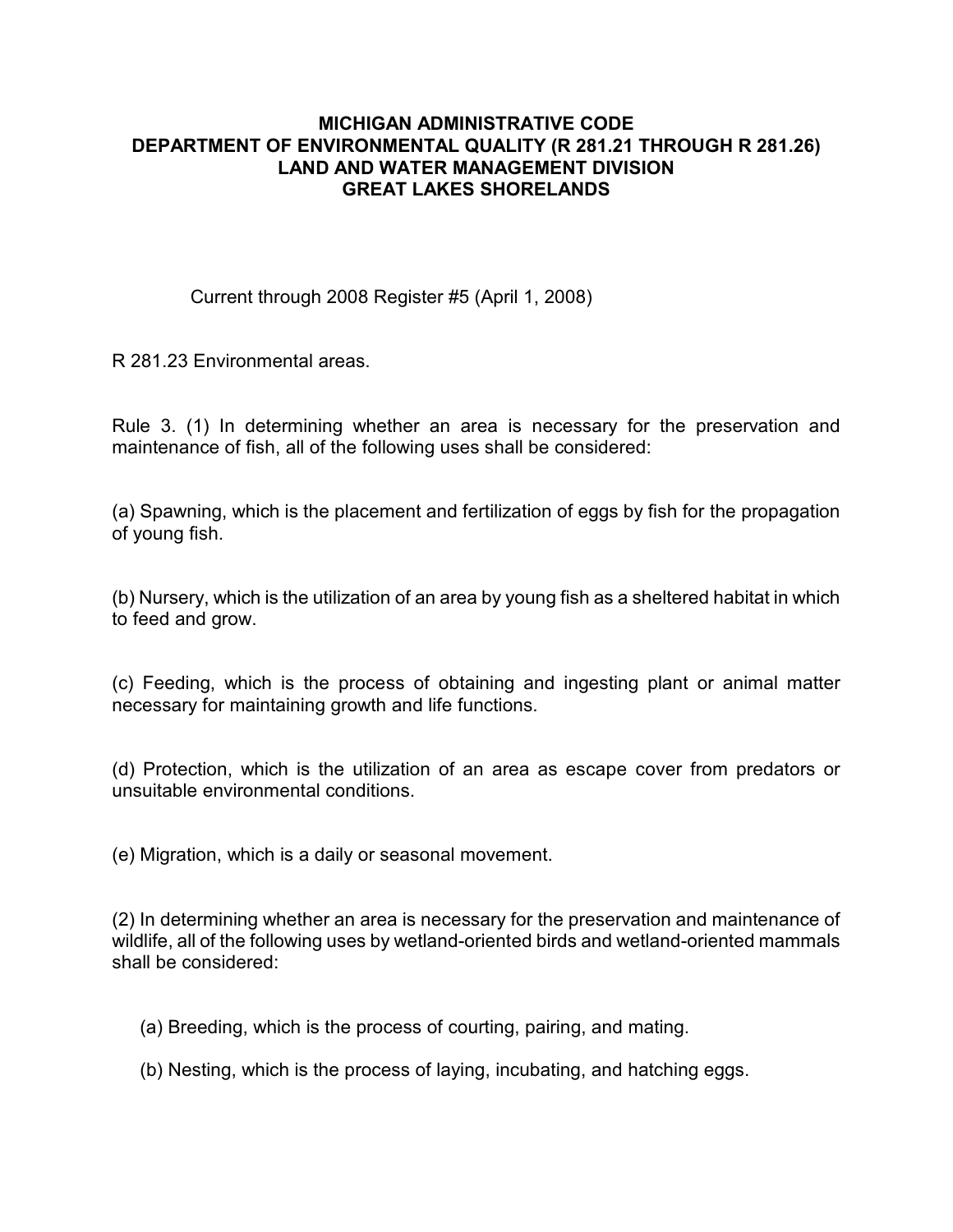(c) Rearing of young, which is the feeding and protection of young.

(d) Feeding, which is the process of obtaining and ingesting plant or animal matter necessary for maintaining growth and life functions.

(e) Resting, which is a period of inactivity in the daily routine or seasonal migration.

(3) Not less than 30 days before designation of environmental areas, the department shall mail predesignation letters to affected landowners of record as shown in the last assessment rolls. The letter shall explain that the property is being considered for designation as an environmental area and shall invite comments from the affected landowners. The department shall schedule a meeting before designation to explain the proposed designation to property owners and local governmental agencies.

(4) The department shall designate environmental areas determined to be necessary for the preservation and maintenance of fish or wildlife, or both. The department shall personally deliver the notice of designation or send it by certified mail to the landowner of record at the address given in the last assessment roll and to the local governmental agency.

(5) The notice of designation to affected landowners and local governmental agencies shall include all of the following information:

(a) The authority and reasons for designation of environmental areas.

(b) A description or map of the limits of the environmental area.

(c) An explanation of any regulatory measures that may be required in environmental areas and the regulatory role of the local governmental agency.

(d) The procedure by which the designation may be appealed.

(6) The following shoreland uses in an environmental area require a permit from the department in accordance with these rules or from a local governmental agency under an ordinance approved by the department: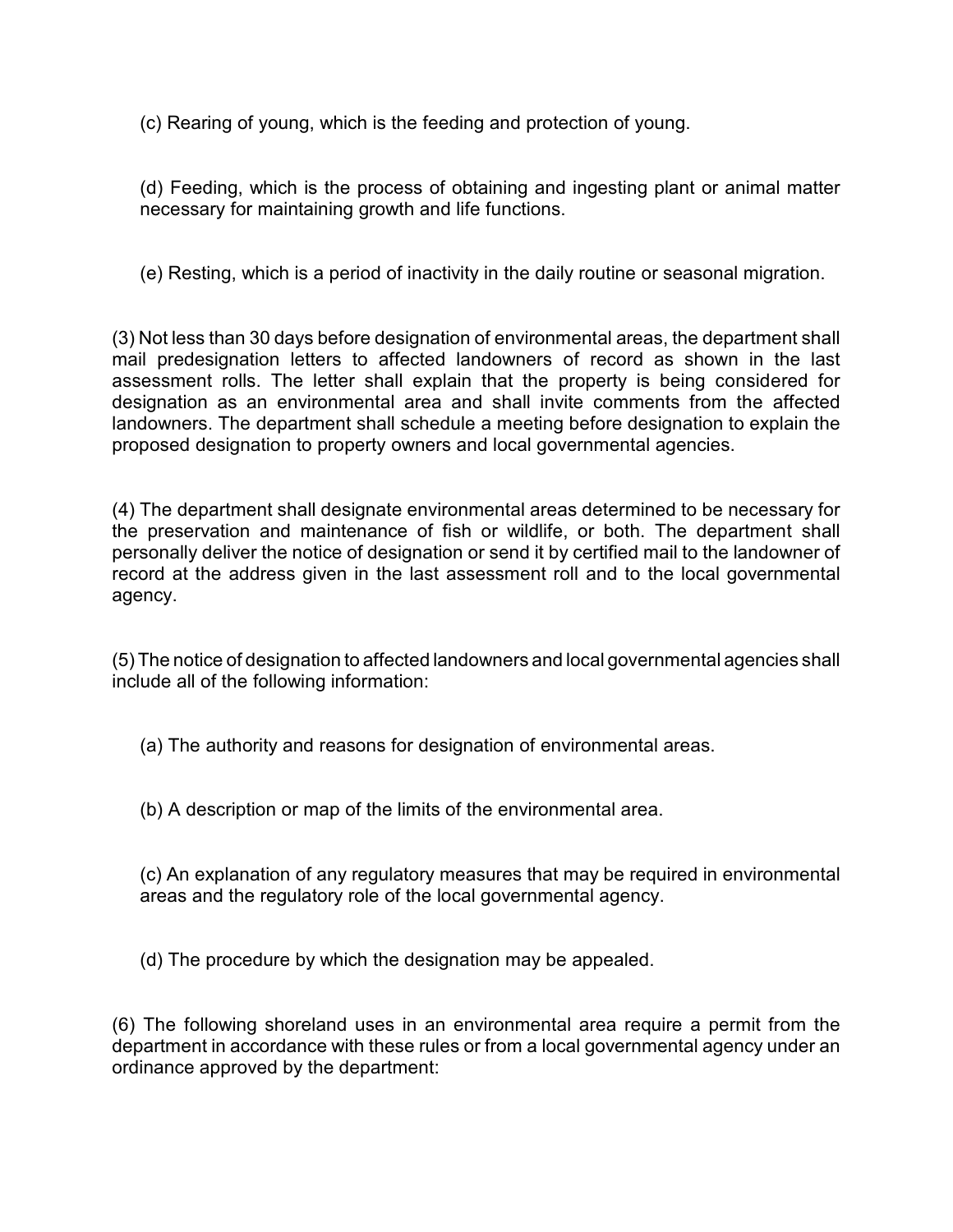(a) Dredging, filling, grading, or other alterations of the soil.

(b) Alteration of natural drainage, but not including the reasonable care and maintenance of established drainage improvement works. A permit is not required for maintenance of existing dikes.

(c) Alteration of vegetation utilized by fish or wildlife, or both, for the uses covered in subrules (l) and (2) of this rule. A permit may be issued if the department finds that the alteration of vegetation is dependent upon being located in an environmental area, no other feasible and prudent alternatives exist, and that the alteration will not adversely impact essential fish or wildlife habitat. A permit is not required for the following:

(i) The removal of tree branches that threaten existing permanent structures or public safety.

(ii) The pruning of trees that have a diameter at breast height of 3 inches or more for a view of a Great Lake if the area being pruned does not exceed 40 feet in width and 10 feet above ground level.

(iii) Maintenance of previously permitted trails and boardwalks through environmental areas. Maintenance is limited to the trail or boardwalk surface to a height of 10 feet above the ground.

(d) The placement of permanent structures.

(7) Farming of lands within the environmental area is allowed without a permit if all of the following provisions are complied with:

(a) Artificial draining, diking, dredging, or filling is not used.

(b) The natural contour of the land is not altered.

(c) Only normal farming implements and generally accepted agricultural practices are used.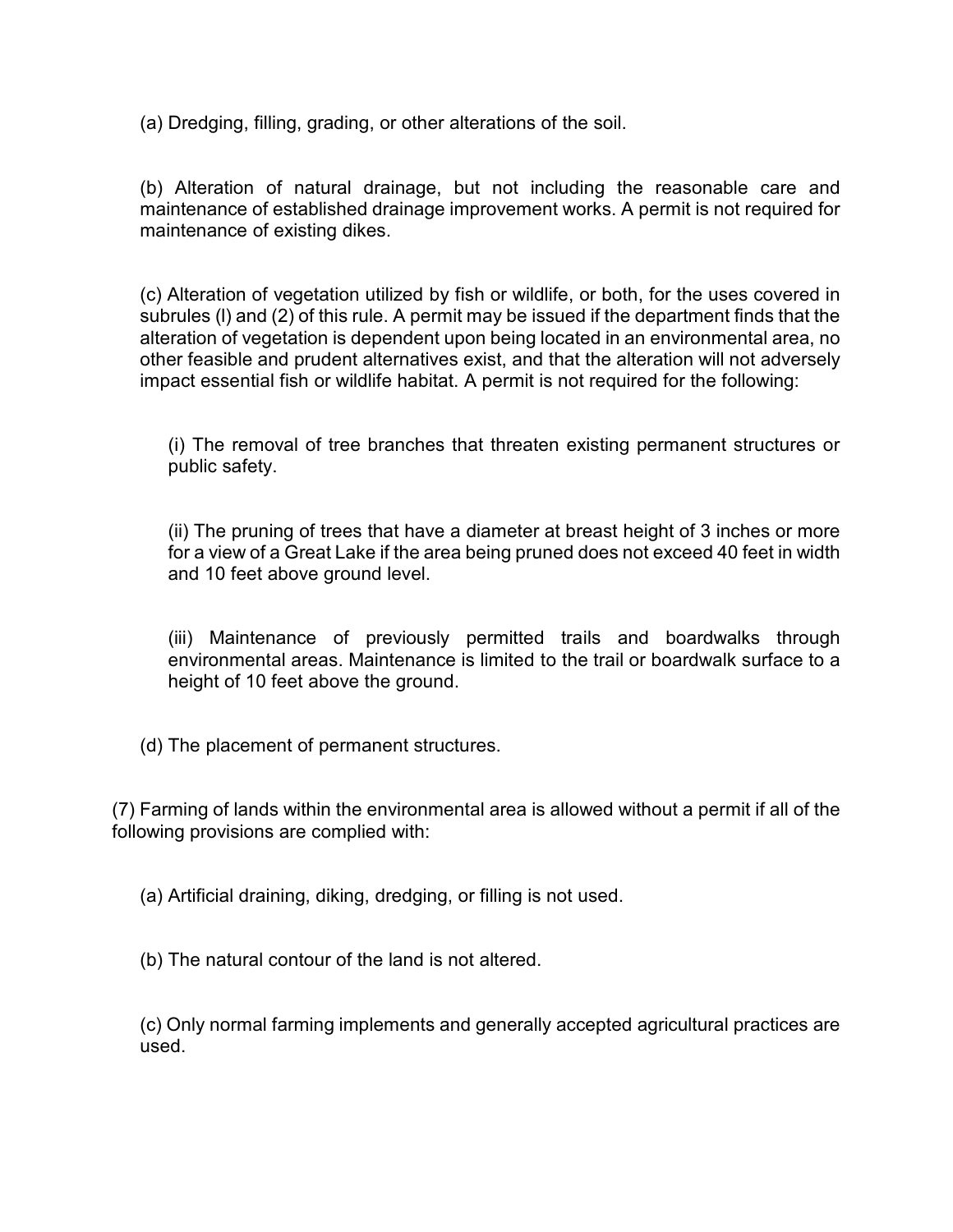(d) The environmental area is utilized by a person who is engaged in the business of farming, and the land is to be used for the production and harvesting of agricultural products.

(8) The pumping of water into an environmental area is allowed without a permit.

(9) A structure zone that is not more than 12,000 square feet shall be delineated for all parcels of land which are totally included within the boundaries of an environmental area at the time of designation. Structure zones will typically be located adjacent to or in proximity to existing roadways, within upland ridges or previously disturbed areas, and to minimize human disturbance to surrounding fish and wildlife habitat. The structure zone shall be configured to minimize fragmentation of the environmental area. If a parcel has less than 12,000 square feet of land outside the environmental area, then a structure zone shall be delineated which, in conjunction with the land outside the environmental area, shall total 12,000 square feet. Use of a structure zone is subject to all other statutes, ordinances, and rules and regulations.

(10) The department shall consider additional environmental areas as may be proposed by local governmental agencies, citizens, or interested groups.

(11) In the absence of an approved zoning ordinance enacted under sections 7,8,9, and 10 of the act, any person or local governmental agency proposing 1 of the uses regulated in subrule (6) of this rule outside the structure zone or proposing a change in the location of a structure zone shall submit to the department a permit application for the proposed use. The permit application shall contain all of the following:

- (a) A legal description of the property.
- (b) A drawing of the site with the proposed project clearly shown.
- (c) A detailed description of the proposed project.
- (d) The signature and address of the applicant.

(12) A permit application, as described in subrule (11) of this rule, shall be approved if both of the following conditions are satisfied: